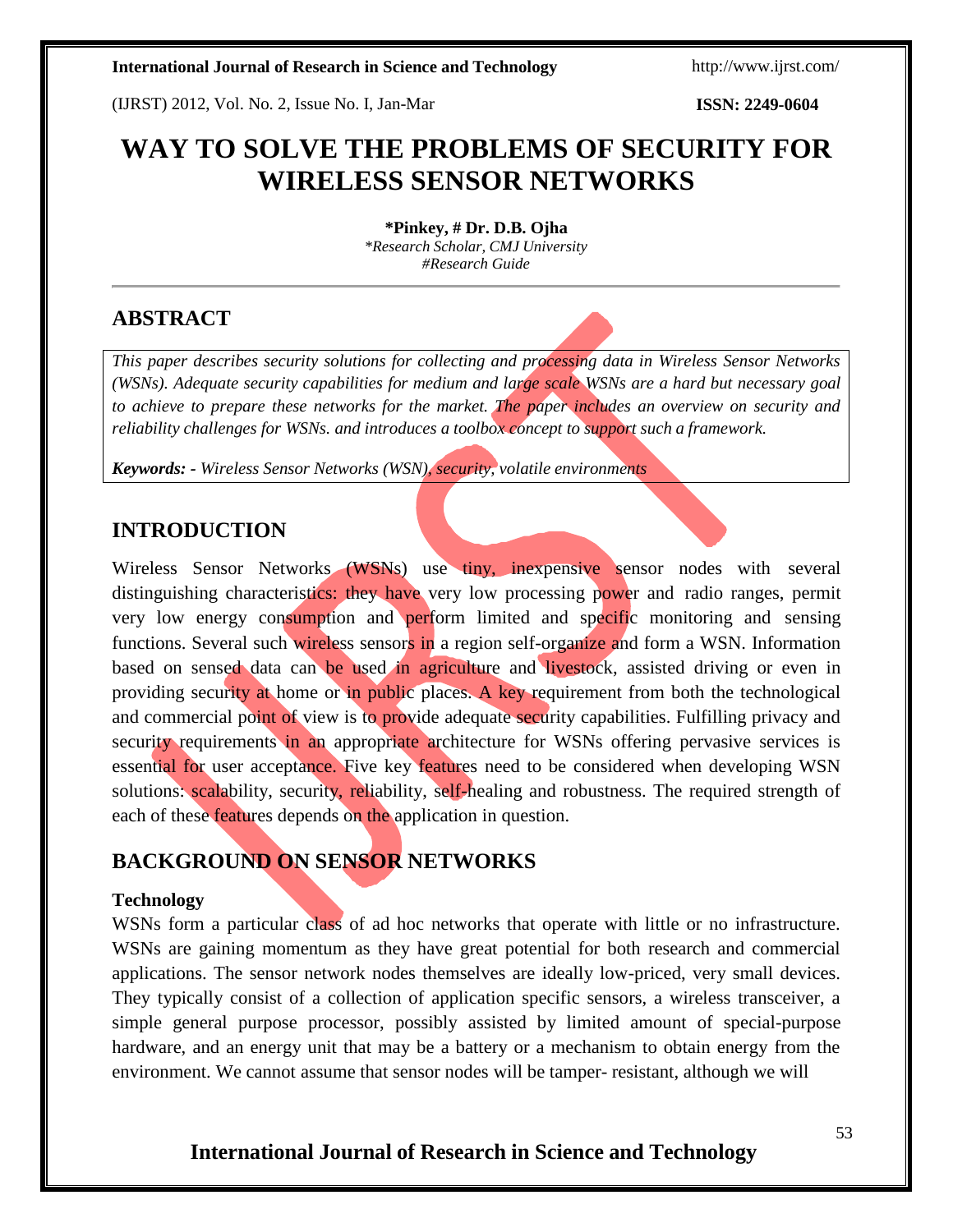(IJRST) 2012, Vol. No. 2, Issue No. I, Jan-Mar **ISSN: 2249-0604**

consider the availability of such tamper-resistant nodes for future applications. Sensor nodes are distributed over a potentially vast geographical area to form a static, multi-hop, self-organizing network. However, also mobile WSNs and mobility within WSN are conceivable.

### **Threat Models and Their Relevance in WSNs**

Typical functions in a WSN include sensing and collecting data, processing and transmitting sensed data, possibly storing data for some time, and providing processed data as information e.g. to a so called sink node. A particular kind of processing that is essential, as will be explained later, is aggregation of data in the sensor nodes. Securing such functions turns out to be very challenging. The Dolev-Yao1) threat model often used to formally analyze crypto-protocols in communication networks has its limitations in the context of WSNs and for ubiquitous computing.

The Dolev-Yao threat model assumes that the two communicating parties, say A(lice) and B(ob), communicate over an insecure channel. If an intruder gains control over the communication network, she/he can overhear messages between the partners, intercept them and prevent their delivery to the intended recipient. But this threat model also assumes that the tack.

A WSN adapted threat model should reflect that the channel is assumed to be insecure and the end-points cannot in general be trusted. An attacker may physically pick up sensor nodes and extract sensitive information.

### **Probabilistic Security**

To limit damage as described in the previous sub-section, we could take two distinct approaches:

1) Using "tamper-resistant units": Each sensor node is equipped with a tamper-resistant component for the storage of sensitive e.g. key data, thus limiting the damage following the capture of nodes.

2) Aiming at "probabilistic security": In this setting, we do not assume that sensor nodes are tamper-resistant, but rather limit what an attacker gains after reading data from captured sensor nodes. Because of the high cost, the first option will be restricted to application domains that are critical enough to be more expensive or requiring few sensors. If devices cannot be made tamperresistant, we will aim at probabilistic security.

In this approach, the term "limited gain" expresses that the attacker receives only a "welldefined" subset of knowledge from the WSN.

## **Design Space of Security Solutions**

Nodes that compose a WSN are typically small and have very limited communication, computation, storage and power capabilities. The Berkeley Motes2) use an 8-bit 4MHz Microcontroller (MCU) with 4KB of memory and a radio transceiver with a maximum of 10kbps data rate. To keep costs low, most sensors are not tamper-resistant, which impacts security. Limited computing and storage capabilities make modular arithmetic with large numbers difficult and thus asymmetric (public key) cryptography unsuitable. In particular, the classical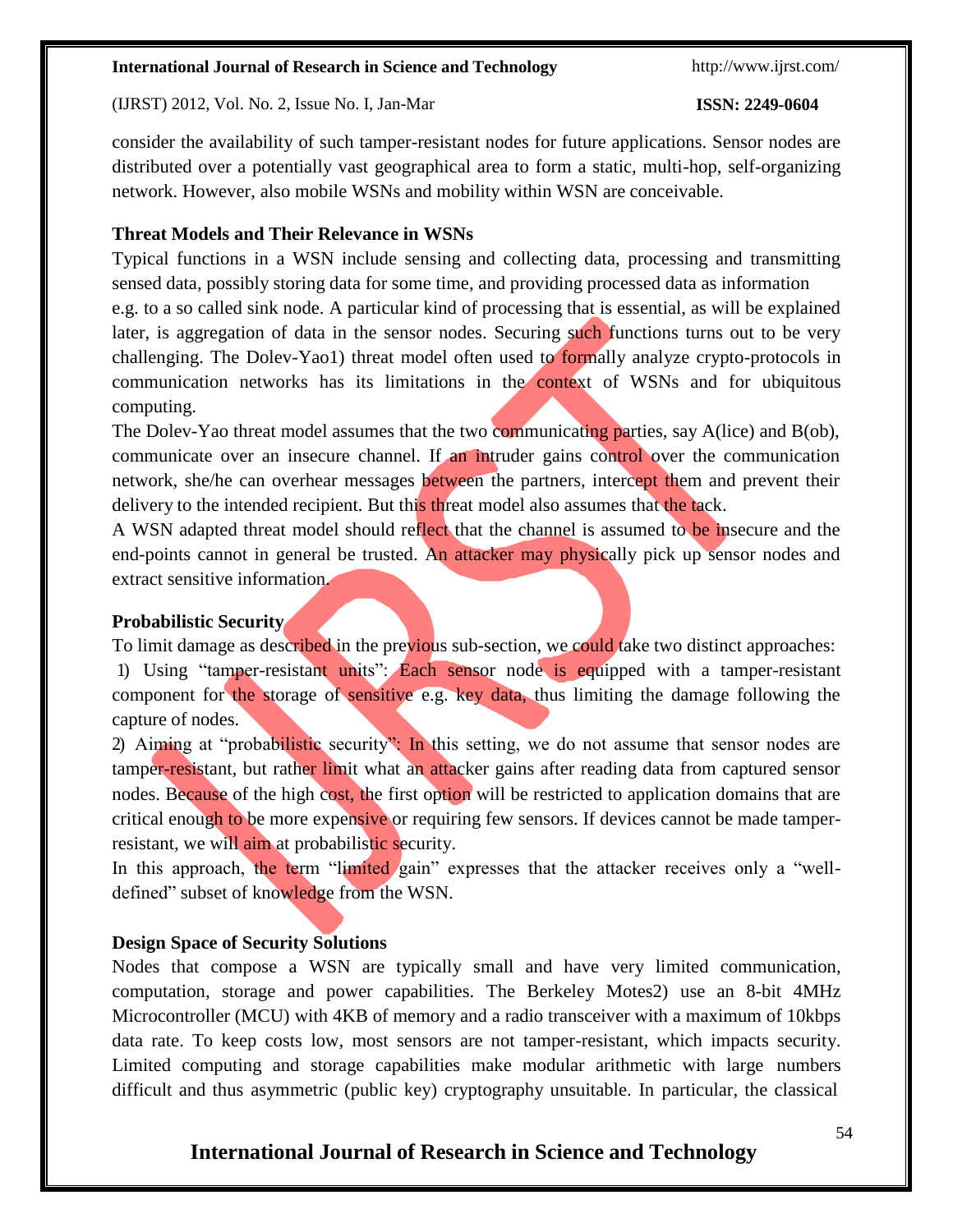(IJRST) 2012, Vol. No. 2, Issue No. I, Jan-Mar **ISSN: 2249-0604**

Diffie- Hellman (DH) key exchange protocol is excluded. Even low exponent variations of the Rivest, Shamir and Adleman (RSA) scheme are prohibitively expensive for a sensor. Extremely low-cost mechanisms that do not require processorintensive operations are needed. Also, sending a bit is roughly 102 times more expensive than executing a processor instruction. The data transmitted can be reduced by using data aggregation, i.e. combining data (values) at the nodes.

# **KEY RESEARCH AREAS**

We identified the three key research areas "Security &Reliability," "Routing&Transport" and "In-network Processing" for developing secure and reliable WSNs (**Fig. 1**). Solutions for the first take into account the extended Dolev-Yao model, aiming at probabilistic security. The top-ten related research topics from the above research areas are:

1) Flexible routing and aggregator election: The configured WSN must be flexible enough to cope with gradually or abruptly disappearing nodes. The overall scheme must support routing and multiple levels of in-network processing. **Fig. 2** illustrates the pre-dominant traffic pattern for a WSN with only one level of aggregator nodes containing a single aggregator node. To exemplify, the aggregation function performed at the aggregator node is "average." In large WSNs multiple aggregator nodes and multiple levels of aggregator nodes are used. Re-election of aggregator nodes can help balance the energy-consumption in the WSN.

2) Concealed data aggregation: It is a concern within WSNs to both reduce the energy consumption at the sensor nodes and the effect of physical attacks on the nodes. Enhanced mechanisms for end-to-end encryption from the sensors to the sink, also termed reverse multicast traffic, addresses this concern. Concealed Data Aggregation provides a good balance between energy-efficiency and security while still allowing data to be processed at the sensor nodes. The aggregator node in Fig. 2 is the one that should be able to aggregate



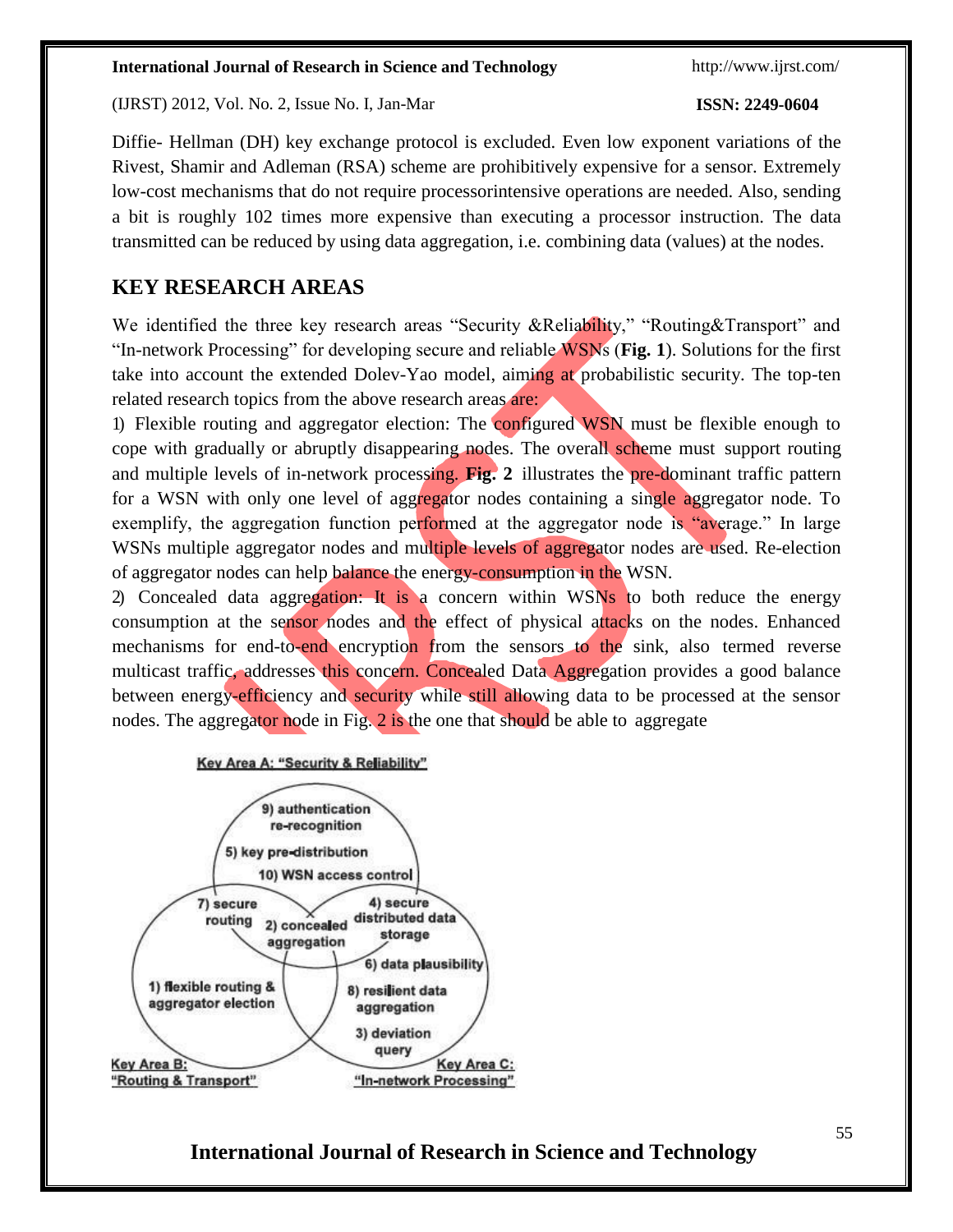(IJRST) 2012, Vol. No. 2, Issue No. I, Jan-Mar **ISSN: 2249-0604**

#### **Fig. 1 WSN key research areas.**



**Fig. 2 Reverse multicast traffic with in-network processing.**

encrypted data.

3) Data aggregation based on deviation query and multiple monitoring sensors: For a condensed representation and transmission of the monitored data, it is useful to transmit more than one type of values, e.g. temperature and humidity, within one message. It may even help to transmit only the deviation values from a pre-defined basis, since this helps to reduce the amount of data to be transmitted.

4) Secure distributed data storage: In some applications, monitored data must be stored in a distributed way. Whenever it is undesirable or impossible to transmit volatile, regional information to an authorized querying party in realtime, the WSN itself needs to store the monitored data. Since the WSN environment is volatile with nodes that disappear over time, security must be combined with replication, taking space- and energy-efficient storage into consideration.

5) Enhanced key pre-distribution: It is not possible for the manufacturer to configure all the sensitive information, such as keys, before the WSN is rolled-out. Some sensitive information can only be determined and stored with knowledge of the final position of the nodes within the network topology. Also, the traffic pattern, i.e. how data is expected to flow in the network, is another parameter to consider when distributing keys.

6) Data plausibility: For some applications, we must check the plausibility of the received and aggregated data at the sink node. Since a plausibility check always requires some redundant information, we need a trade-off between accuracy and efficiency. A plausibility check also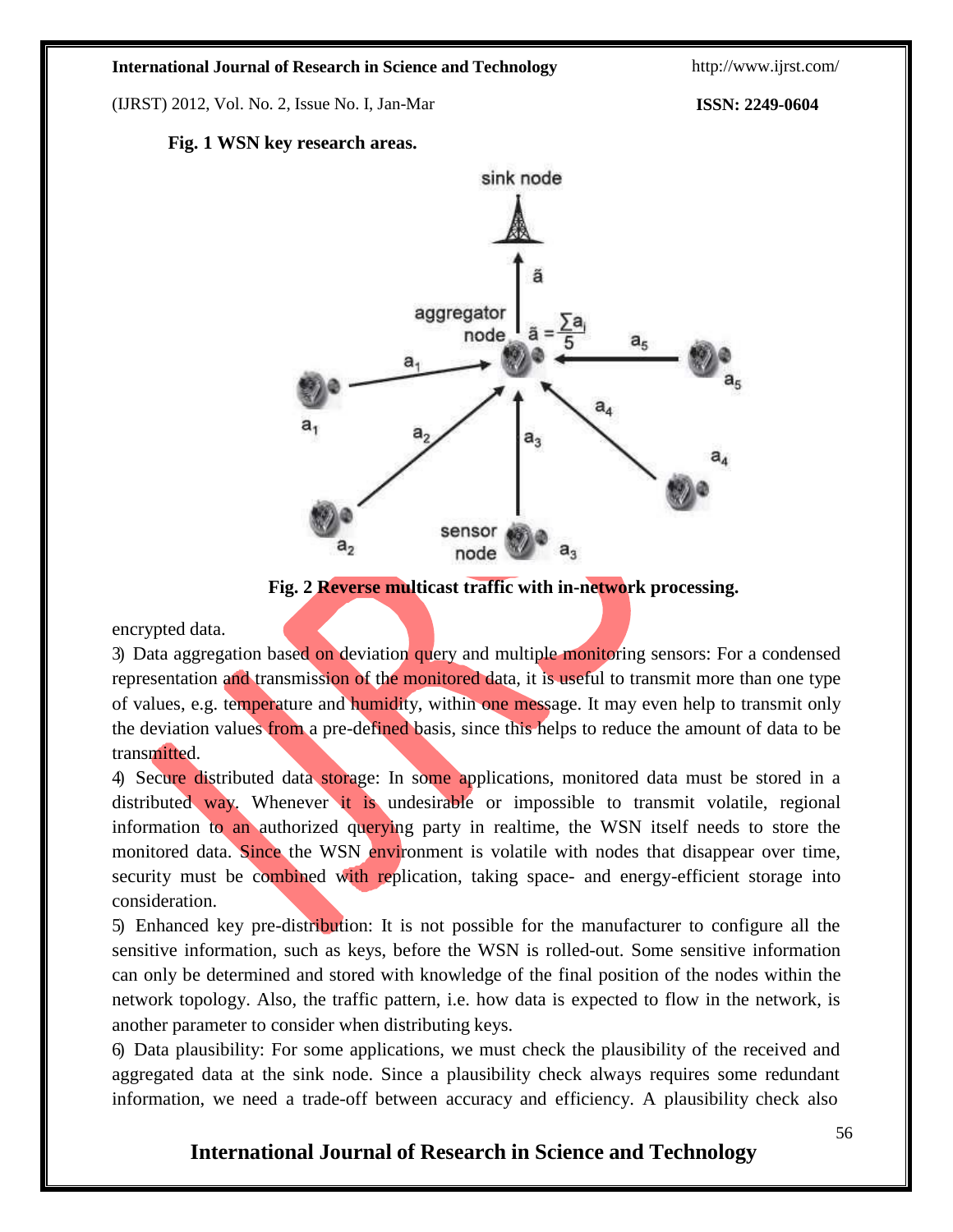### (IJRST) 2012, Vol. No. 2, Issue No. I, Jan-Mar **ISSN: 2249-0604**

needs to consider the semantics of the specific WSN application. It is necessary to investigate dependencies and trade-offs for an appropriately accurate and efficient plausibility check at some well-defined points of the WSN for the respective solutions.

7) Provably secure routing: Routing is one of the most basic networking functions in multi-hop sensor networks. The presence of malicious nodes must be considered and precautions taken. Routing has two main functions: finding routes to the sink nodes, and forwarding data packets via these routes. Security approaches for routing protocols have mainly been analyzed by informal means only. What is needed is a mathematical framework in which security can be precisely defined.

8) Resilient data aggregation: This item addresses how to make data aggregation at nodes robust and resilient in the presence of an adversary that can modify the input data. A solution should address data aggregation both at the sink node and at sensor nodes. Any solution must consider a minor rate of false negatives and abide with it.

9) Pairwise/groupwise authentication: In the most general case, nodes need to build up a welldefined security association without any pre-established secret or common security infrastructure. In this case, pairs of entities will establish pair-wise relationships. It is also conceivable that groups of entities are able to establish new relationships. Any such authentication or re-recognition scheme must also take energy consumption and storage requirements into consideration.

| <b>WSN application space</b>                                                                       |
|----------------------------------------------------------------------------------------------------|
| agriculture<br>homeland<br>road<br>low security<br>moderate security<br>high security              |
| WSN security toolbox<br>Middleware<br>CDA<br>tinyPEDS<br>access<br>                                |
| Network/protocols<br><b>ZCK</b><br><b>TAGK</b><br>secure routing<br>$\mathbf{r} \times \mathbf{r}$ |

10) WSN access control: it is essential to provide an access

## **Fig. 3 The UbiSec&Sens toolbox concept.**

control for end-users of WSN applications that ensures access to the monitored data for authorized parties only, supports user-friendly data queries and is DoS resilient to save the sensors' battery capacity. The European Specific Target Research Project (STReP)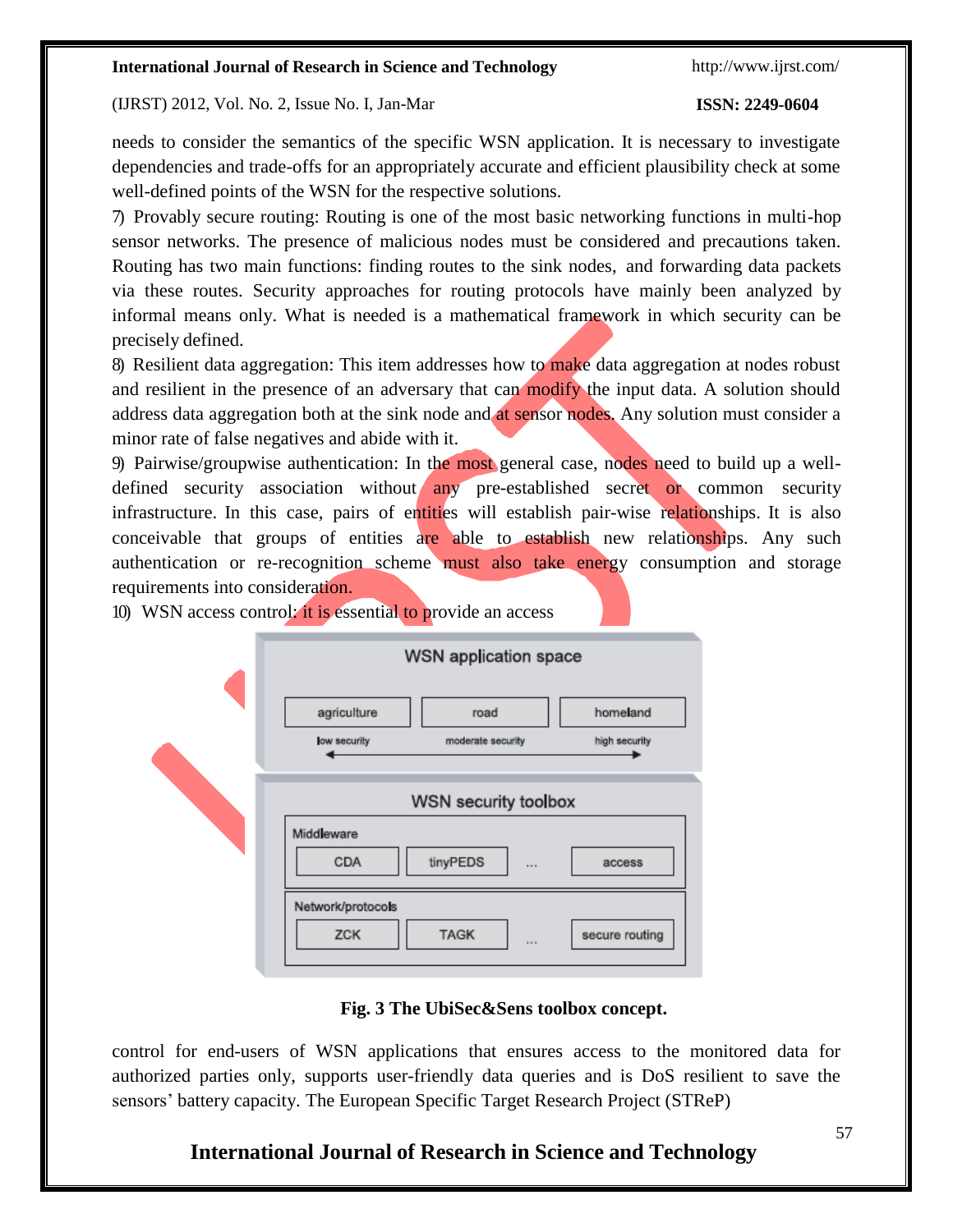(IJRST) 2012, Vol. No. 2, Issue No. I, Jan-Mar **ISSN: 2249-0604**

# **UBISEC&SENS - "UBIQUITOUS SECURITY AND SENSING IN THE EUROPEAN**

Homeland" (Jan. 2006 - Dec. 2008) aims at providing a security architecture for the research areas identified in Section 3 and a set of WSN applications and scenarios (agriculture, road and homeland security). The project is working towards a toolbox of security-aware components, depicted in **Fig. 3**, which will be easy to configure by manufacturers and service developers to create security support for upcoming wireless sensor network applications. The project is following the probabilistic security paradigm for the following research areas:

### **Authentication and Re-Recognition**

One of the major threats in WSNs is the presence of an adversary that injects forged data in the network or pretends to be an aggregator. Current mechanisms for authentication are based on complex computations, such as public key cryptography, which are not applicable in WSNs. In most scenarios, an authority issuing shared secrets is not available, as the sensors tend to communicate in a decentralized manner. With the Zero Common Knowledge (ZCK) protocol2) we provide an authentication protocol that establishes well-defined pair-wise security associations between entities in the absence of a common security infrastructure or pre-shared secrets. We show that with two keyed hash-chains per communication pair, one can establish a certain level of trust within the system; ZCK ensures the re-recognition of a communication partner.

#### **Concealed Data Aggregation**

The Concealed Data Aggregation (CDA)3) approach proposes to use symmetric additively homomorphic encryption transformations for end-to-end encryption of sensed data for reverse multicast traffic between the monitoring sensor nodes and the sink node. CDA enables intermediate aggregator nodes to aggregate ciphers without the cost of decrypting and reencrypting these messages. These aggregator nodes are not required to store sensitive keys. Aggregation supported by CDA is based on homomorphic encryption transformations, and cover averaging, movement detection and variance functions. In Reference (5), we show how the order preserving encryption scheme is used to compare encrypted data to extend the set of aggregation functions to include the minimum and maximum of the sensed values. We have implemented this scheme on sensor nodes.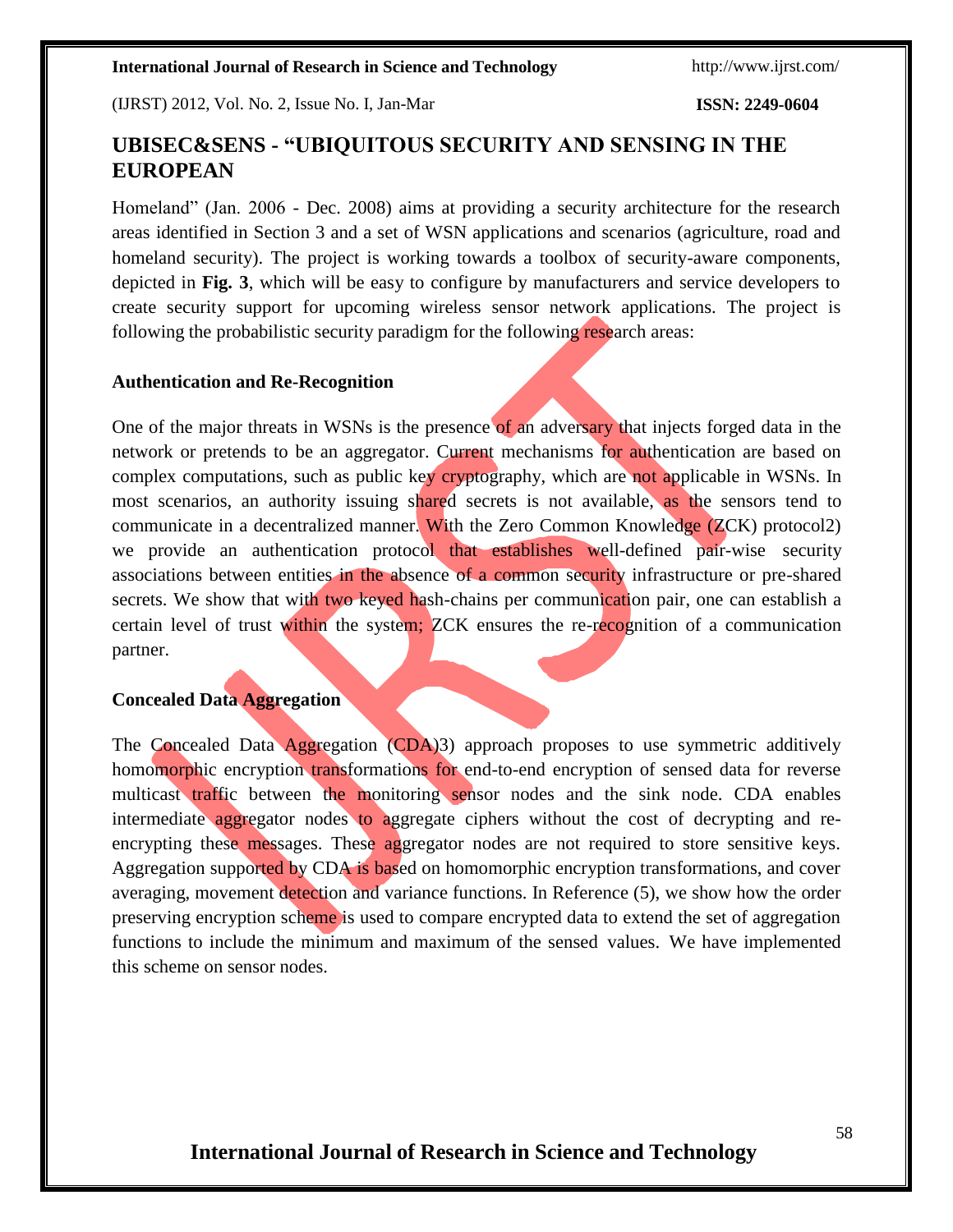(IJRST) 2012, Vol. No. 2, Issue No. I, Jan-Mar **ISSN: 2249-0604**

### **Key Pre-Distribution**

The issue of key pre-distribution and its adaptation to the major traffic pattern "reverse multicast traffic" is addressed in Reference 3) by introducing Topology Aware Group Keying (TAGK). During the WSN-s roll-out and its initial bootstrapping phase, all available nodes discover, in a fully self-organized and topology-aware manner, their neighbors and specific roles. TAGK establishes mutually disjoint regions with randomly chosen group keys per epoch and region for reverse multicast traffic. It provides probabilistic security and is essential to be able to use CDA. We have simulated very large WSNs, which confirm the feasibility and scalability of the approach. We have also implemented this scheme.

### **Secure Distributed Data Storage**

We are currently exploring the collaborative storage of encrypted data in WSNs, similar to a distributed database. In sensor network applications with asynchronous character and only temporary connection to the sink node, nodes need to aggregate and store the monitored data of their surroundings over a certain period to be able to respond to query requests at a later time. An adversary should not be able to obtain any sensitive data stored on the nodes. The Persistent Encrypted Data Storage (tinyPEDS) approach6) proposes an architecture for reliable and secure in-network storage of the monitored data by applying (realistic) asymmetric additively homomorphic encryption transformation7) with aggregation capabilities for long term data storage. Together with the query process that retrieves the stored values, TinyPEDS also provides a recovery mechanism for values affected by a disaster scenario, where a considerable part of the network abruptly disappears. tiny- PEDS has been subjected to validation by simulation and we are now in the process of implementing it for the sensor platform. UbiSec&Sens solutions will be prototyped and validated in the representative wireless sensor application scenarios of agriculture and road services.

# **CONCLUSION**

We described security and reliability challenges for WSNs. Within the STReP UbiSec&Sens<sup>\*</sup>, we analyze three complementary WSN applications with the goal of developing a modular toolbox to support an integrated security and reliability architecture for medium and large-scale WSNs.